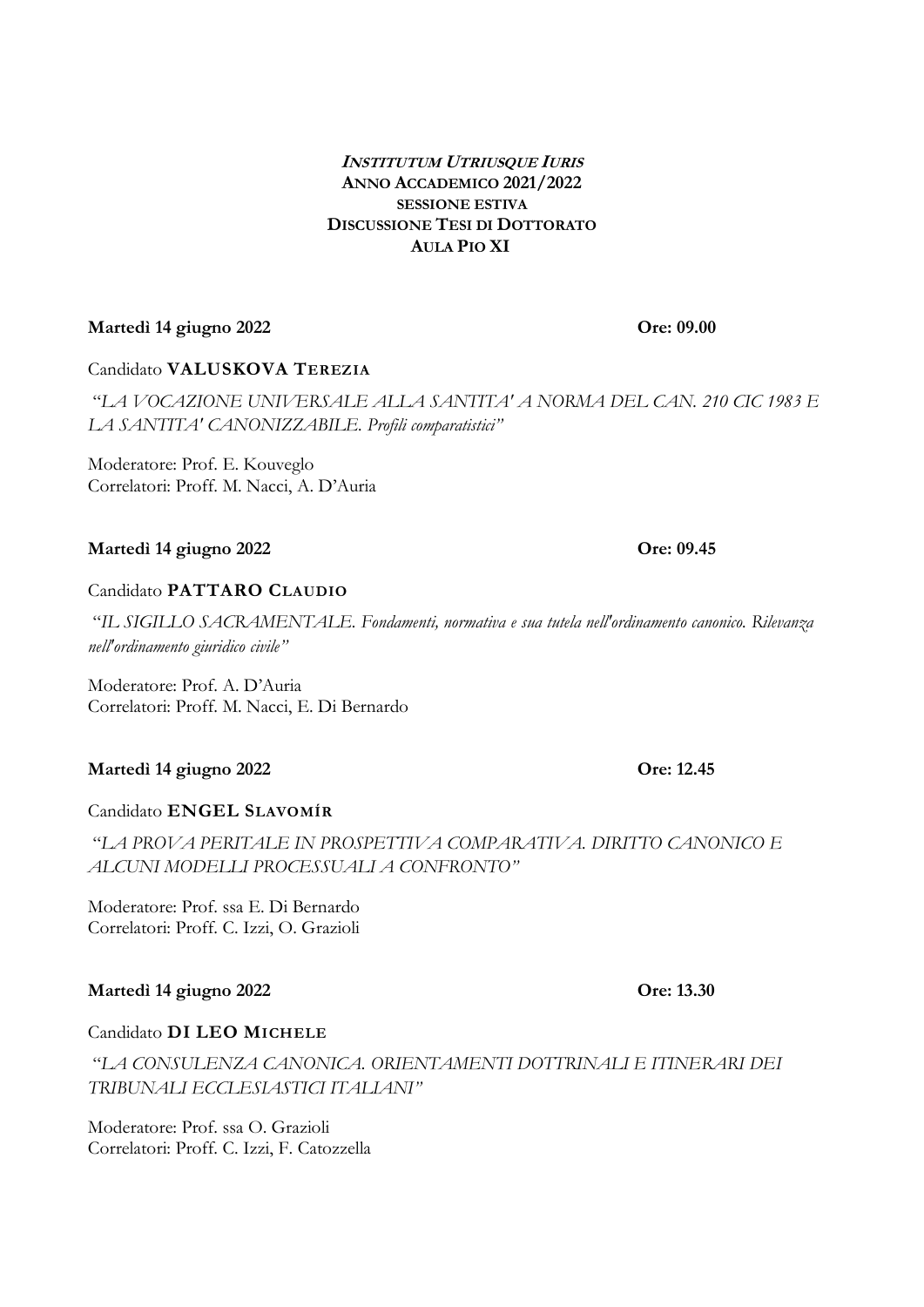#### **Martedì 14 giugno 2022 Ore: 14.15**

#### Candidato **JESU ANTONY SAM FERIX ANTONY**

"*THE OFFICE OF THE SUPREME MODERATOR IN THE SOCIETIES OF APOSTOLIC LIFE. With Special Reference to the Society of the Catholic Apostolate (Pallottines)"*

Moderatore: Prof. E. A. Jimenez Correlatori: Proff. A. D'Auria, A. Iaccarino

#### **Martedì 14 giugno 2022 Ore: 15.00**

### Candidato **VADAKKAYIL Justin**

"*THE ESTABLISHMENT OF AN ORIENTAL PROVINCE OF A SECULAR INSTITUTE OF LATIN CHURCH. A COMPARATIVE STUDY OF CCEO AND CIC WITH SPECIAL REFERENCE TO THE SECULAR INSTITUTE OF SCHOENSTATT FATHERS"*

Moderatore: Prof. N. Loda Correlatori: Proff. E. A. Jimenez, A. Iaccarino

#### **Martedì 14 giugno 2022 Ore: 16.30**

Candidato **JOHN Mercy**

# "*THE CANONICAL CONCEPT OF SOCIAL COMMUNICATION IN CIC 1983: A PARTICULAR REFERENCE TO THE RELIGIOUS LIFE"*

Moderatore: Prof. A. Jimenez Correlatori: Proff. A. D'Auria, A. Iaccarino

#### **Martedì 14 giugno 2022 Ore: 17.15**

# Candidato **LINHARES PONTES JÚNIOR JOSÉ CARLOS**

"*PASTORAL JUDICIARIA CANONICA NO MAGISTERIO DO PAPA FRANCISCO: ACOMPANHAR, DISCERNIR E INTEGRAR A FRAGILIDADE MATRIMONIAL"*

Moderatore: Prof. M.J. Arroba Correlatori: Proff. O. Grazioli, F. Catozzella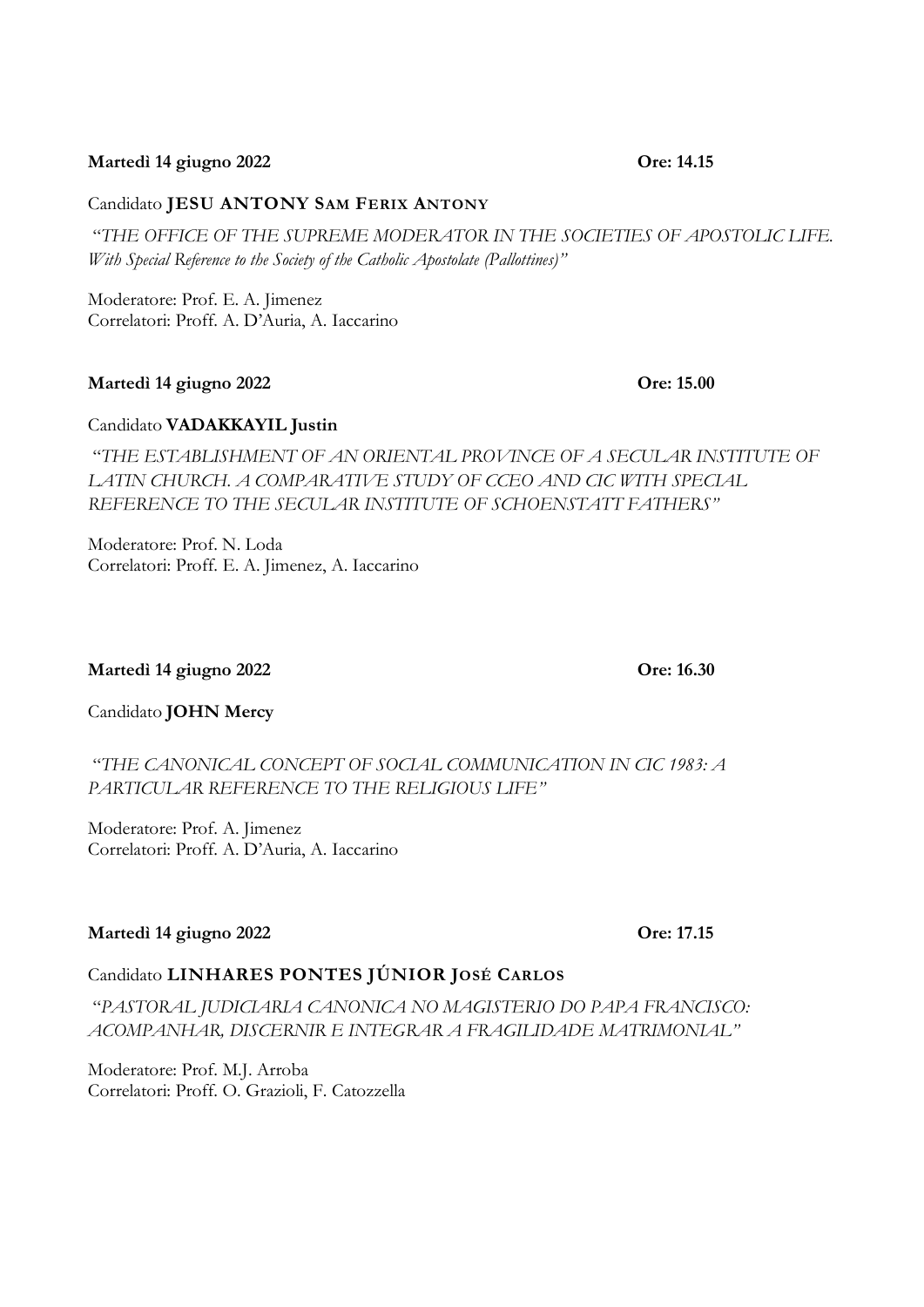#### **INSTITUTUM UTRIUSQUE IURIS ANNO ACCADEMICO 2021/2022 SESSIONE ESTIVA DISCUSSIONE TESI DI DOTTORATO AULA PIO XI**

# **Giovedì 23 giugno 2022 Ore: 12.30**

# Candidato **ZUBILLAGA ABASCAL Carmen**

"*LO SCAMBISCMO: TRA INCAPACITA' CONSENSUALE ED ESCLUSIONE. Riliervi giurisprudenziali."*

Moderatore: Prof. ssa E. Di Bernardo Correlatori: Proff. F. Catozzella, E. Mei

# **Giovedì 23 giugno 2022 Ore: 13.45**

#### Candidato **OBIODU Chidiebere Gregory**

"*THE CHURCH IN NIGERIA AT THE SERVICE OF VICTIMS OF SEXUAL ABUSE PERPETRATED BY CHURCH PERSONNEL IN THE LIGHT OF CANONICAL NORMS."*

Moderatore: Prof. D. Cito Correlatori: Proff. E. Kouveglo, M. Udugbor

# **Giovedì 23 giugno 2022 Ore: 14.30**

# Candidato **PAPPALARDO Francesco**

"*LA NORMATIVA CANONICA NEL DELITTO CONTRO IL SESTO COMANDAMENTO DEL DECALOGO CON MINORE O PERSONA VULNERABILE. APPROCCIO COMPARATIVO E RILIEVI CRITICI"*

Moderatore: Prof. D. Cito Correlatori: Proff. A. D'Auria, M. Nacci

# **Giovedì 23 giugno 2022 Ore: 15.15**

# Candidato **PALLICKEL Sneha**

"*I FEDELI LAICI NELLA PROSPETTIVA DELLA NORMA MISSIONIS. RICERCA STORICA E GIURIDICO-PASTORALE SULLA LORO PARTECIPAZIONE NELLA CHIESA E NEL MONDO"*

Moderatore: Prof. E. Kouveglo Correlatori: Proff. M. Nacci, C. Izzi